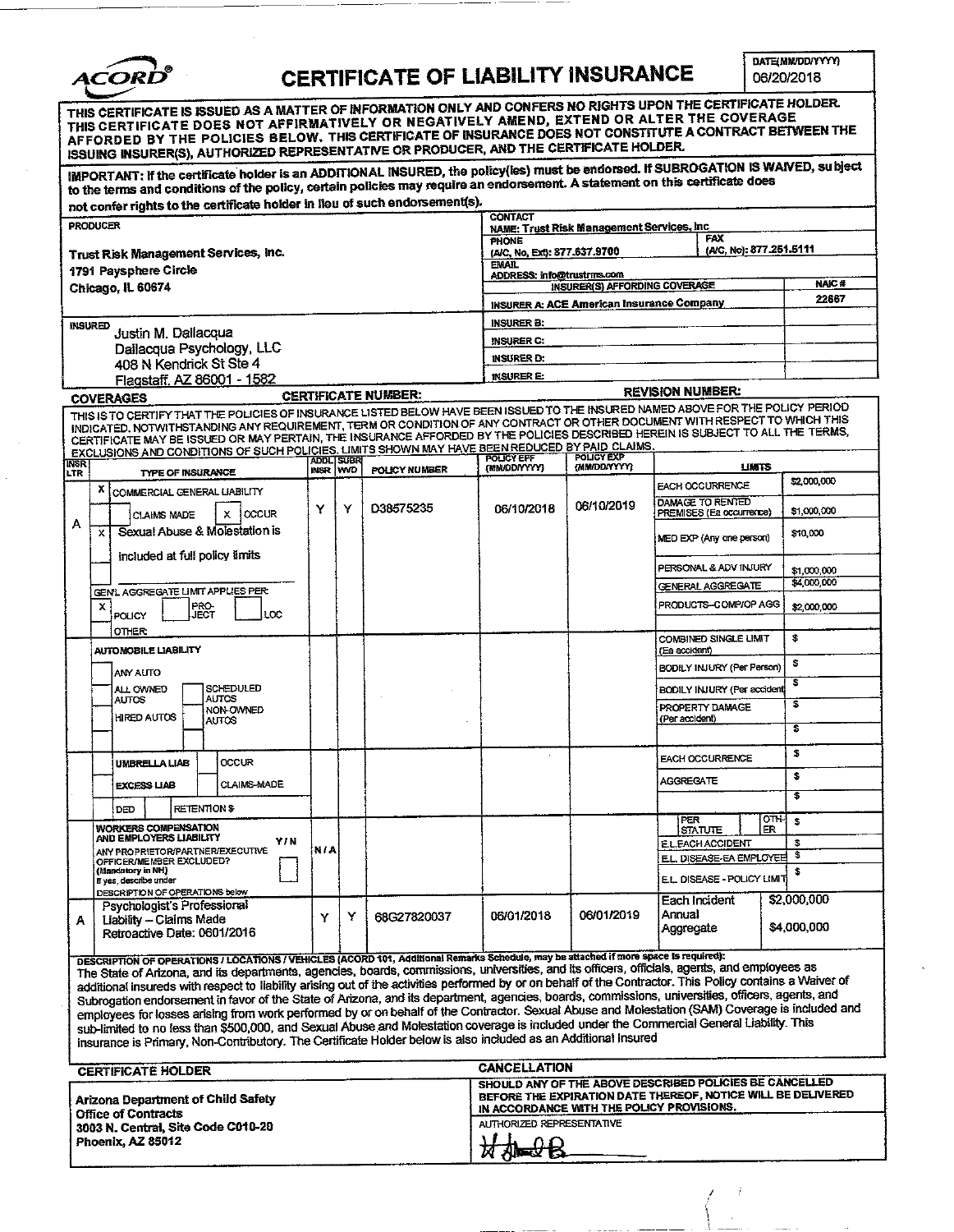| <b>CNA</b>                                                                                                                                                                                                                                                                          | <b>HEALTHCARE PROVIDERS SERVICE</b><br>ORGANIZATION PURCHASING GROUP<br>Certificate of Insurance<br>OCCURRENCE POLICY FORM |                                                                                                                                                                                                                                | <b>NHPSC</b><br>Print Date: 4/13/2018                                                                                           |                                                                                                                                                                                                                         |
|-------------------------------------------------------------------------------------------------------------------------------------------------------------------------------------------------------------------------------------------------------------------------------------|----------------------------------------------------------------------------------------------------------------------------|--------------------------------------------------------------------------------------------------------------------------------------------------------------------------------------------------------------------------------|---------------------------------------------------------------------------------------------------------------------------------|-------------------------------------------------------------------------------------------------------------------------------------------------------------------------------------------------------------------------|
| <b>Branch Prefix</b><br>Producer                                                                                                                                                                                                                                                    | <b>Policy Number</b>                                                                                                       | <b>Policy Period</b><br>from 05/01/18 to 05/01/19 at 12:01 AM Standard Time                                                                                                                                                    |                                                                                                                                 |                                                                                                                                                                                                                         |
| <b>HPG</b><br>018098<br>970<br><b>Named Insured and Address:</b><br>Jennifer R Flugstad<br>408 N Kendrick St                                                                                                                                                                        | 0592435489                                                                                                                 | Program Administered by:<br>Healthcare Providers Service Organization<br>1100 Virginia Drive, Suite 250<br>Fort Washington, PA 19034                                                                                           |                                                                                                                                 |                                                                                                                                                                                                                         |
| Flagstaff, AZ 86001-1582                                                                                                                                                                                                                                                            |                                                                                                                            | 1-800-982-9491<br>www.hpso.com                                                                                                                                                                                                 |                                                                                                                                 |                                                                                                                                                                                                                         |
| <b>Medical Specialty:</b>                                                                                                                                                                                                                                                           | Code:                                                                                                                      | Insurance is provided by:                                                                                                                                                                                                      |                                                                                                                                 |                                                                                                                                                                                                                         |
| Licensed Professional Counselor                                                                                                                                                                                                                                                     | 80723                                                                                                                      | American Casualty Company of Reading, Pennsylvania<br>333 S. Wabash Avenue, Chicago, IL 60604                                                                                                                                  |                                                                                                                                 |                                                                                                                                                                                                                         |
| <b>Excludes Cosmetic Procedures</b>                                                                                                                                                                                                                                                 |                                                                                                                            |                                                                                                                                                                                                                                |                                                                                                                                 |                                                                                                                                                                                                                         |
| <b>Professional Liability</b>                                                                                                                                                                                                                                                       |                                                                                                                            | \$1,000,000 each claim                                                                                                                                                                                                         | \$3,000,000 aggregate                                                                                                           |                                                                                                                                                                                                                         |
| Your professional liability limits shown above include the following:<br>* Good Samaritan Liability<br>* Sexual Misconduct Included in the PL limit shown above subject to \$ 25,000 aggregate sublimit                                                                             | * Malplacement Liability                                                                                                   |                                                                                                                                                                                                                                | * Personal Injury Liability                                                                                                     |                                                                                                                                                                                                                         |
| <b>Coverage Extensions</b><br>License Protection<br>Defendant Expense Benefit<br>Deposition Representation<br>Assault<br>Includes Workplace Violence Counseling<br>Medical Payments<br>First Aid<br>Damage to Property of Others<br>Information Privacy (HIPAA) Fines and Penalties | $\mathbf{F}$                                                                                                               | per proceeding<br>\$25,000<br>per day limit<br>\$1,000<br>per deposition<br>\$10,000<br>per incident<br>\$25,000<br>\$25,000<br>per person<br>per incident<br>\$10,000<br>per incident<br>\$10,000<br>per incident<br>\$25,000 | \$25,000<br>\$25,000<br>\$10,000<br>\$25,000<br>\$100,000<br>\$10,000<br>\$10,000<br>\$25,000                                   | aggregate<br>aggregate<br>aggregate<br>aggregate<br>aggregate<br>aggregate<br>aggregate<br>aggregate                                                                                                                    |
| <b>Workplace Liability</b><br><b>Workplace Liability</b><br>Fire & Water Legal Liability<br>Personal Liability                                                                                                                                                                      | \$1,000,000 aggregate                                                                                                      | Included in Professional Liability Limit shown above<br>Included in the PL limit shown above subject to \$150,000 aggregate sublimit                                                                                           |                                                                                                                                 |                                                                                                                                                                                                                         |
| Total: \$ 348.00<br>\$348.00<br><b>Base Premium</b>                                                                                                                                                                                                                                 |                                                                                                                            |                                                                                                                                                                                                                                |                                                                                                                                 |                                                                                                                                                                                                                         |
| Premium reflects Self Employed, Full Time                                                                                                                                                                                                                                           |                                                                                                                            |                                                                                                                                                                                                                                |                                                                                                                                 |                                                                                                                                                                                                                         |
| Policy Forms & Endorsements (Please see attached list for a general description of many common policy forms and<br>endorsements.)                                                                                                                                                   |                                                                                                                            |                                                                                                                                                                                                                                |                                                                                                                                 |                                                                                                                                                                                                                         |
| G-121500-D<br>G-121503-C<br>GSL17101<br>GSL15565<br>CNA81758<br>CNA81753                                                                                                                                                                                                            | G-145184-A<br>G-121501-C<br>CNA80051<br>GSL13424<br><b>CNA79575</b><br>CNA82011                                            | G-147292-A<br>CNA80052 .                                                                                                                                                                                                       | GSL15563<br>G-123846-C02                                                                                                        | GSL15564<br>G-123859-C02                                                                                                                                                                                                |
| Chairman of the Board<br>G-141241-B (03/2010)                                                                                                                                                                                                                                       | Coverage Change Date:                                                                                                      | Secretary                                                                                                                                                                                                                      | Keep this document in a safe place.It<br>this Certificate of Insurance.<br>Master Policy #188711433<br>Endorsement Change Date: | and proof of payment are your proof of<br>coverage. There is no coverage in force<br>unless the premium is paid in full.In order<br>to activate your coverage, please remit<br>premium in full by the effective date of |

 $\epsilon = \sqrt{\epsilon}$  $\hat{\mathbf{r}}$ 

 $\hat{\mathcal{A}}$ 

 $\hat{\mathcal{L}}$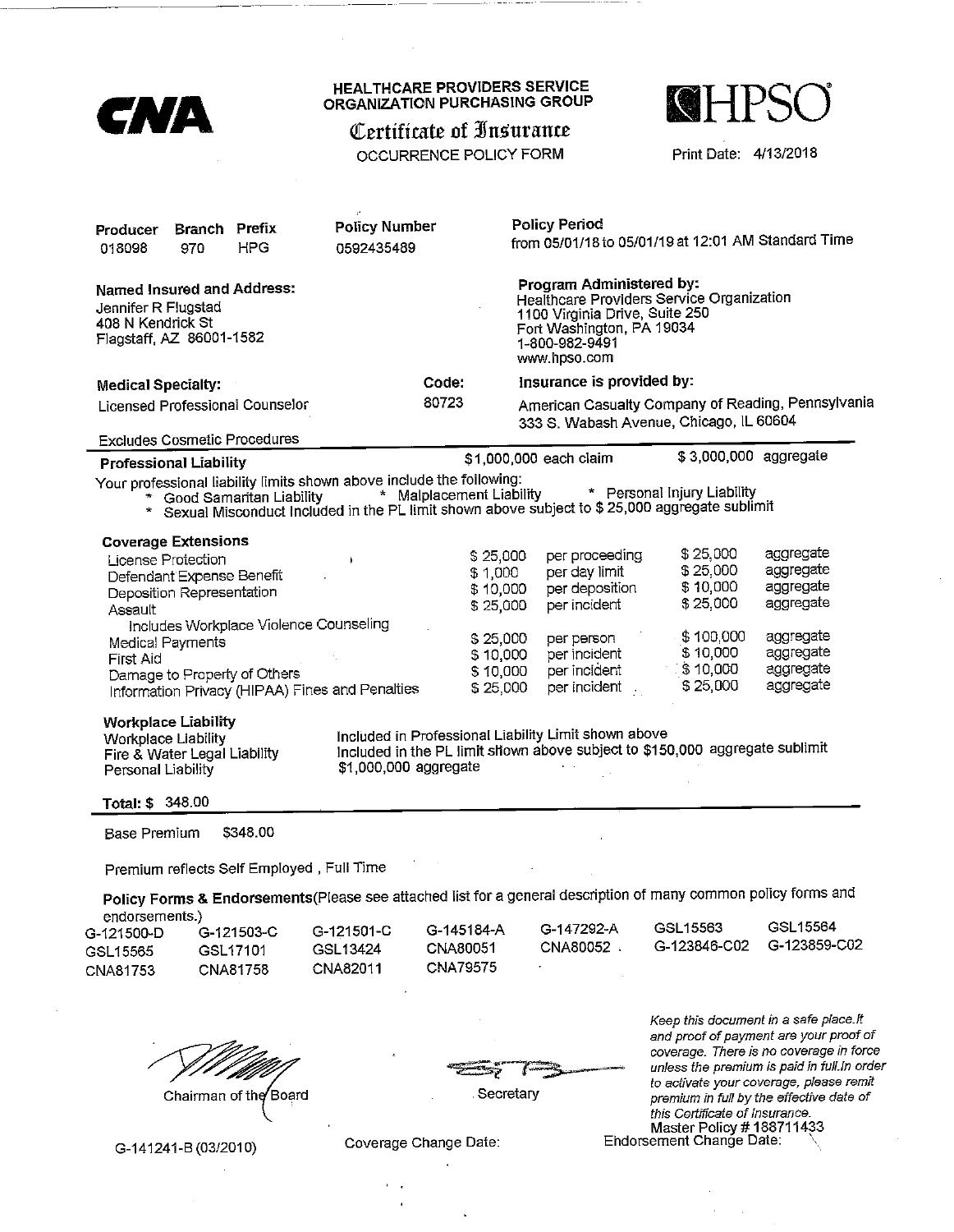| PSYCHOLOGISTS' PROFESSIONAL LIABILITY<br><b>CLAIMS MADE INSURANCE POLICY</b><br>THIS POLICY/CERTIFICATE IS ISSUED IN ASSOCIATION WITH THE PSYCHOLOGISTS PURCHASING<br><b>GROUP ASSOCIATION</b><br>POLICY/CERTIFICATE NUMBER: 58G28585676<br>item<br>Dr. Cody J Bayles<br>Named Insured:<br>2939 N Cakmont Dr<br>Address: 1<br>1.<br>Flagstaff, AZ 86004 7439<br>City, State & Zip Code:<br>Policy Period:<br>03/01/2019<br>To:<br>From:<br>03/01/2018<br>2.<br>12:01 A.M. local fime at the address shown in item 1.<br><b>PREMIUM</b><br><b>LIMITS OF LIABILITY</b><br><b>COVERAGE</b><br>3.<br>\$3,000,000<br>Aggregate<br>\$1,000,000 Each Incident<br>Professional Liability<br>\$233.00<br>\$5,000<br>Aggregate<br><b>Wrongful Employment</b><br>Practices<br><b>REIMBURSEMENTS</b><br>\$50,000<br>per Proceeding<br><b>Licensing Board Defense</b><br>\$10,000<br>per Proceeding<br>Other Governmental Regulatory<br>Body Defense<br>55,000<br>per insured<br>Deposition Expense<br>\$75,000<br>Aggregate<br>per Person<br>\$2,500<br>Premises Medical Payment<br>Aggregate<br>\$1,000<br><b>Assault and/or Battery</b><br><b>Aggregate Per Incident</b><br>515.000<br><b>S500</b><br>per Day, per Insured<br>Loss of Earnings<br>Surcharge(s)<br><b>Total Premium</b><br>03/01/2018/<br>Retroactive Date<br>4.<br>This policy is made and accepted subject to the printed conditions in this policy together with the provisions, stipulations and<br>5.<br>agreements contained in the following form(s) or endorsement(s).<br>PF15215a, PF15217a, CC-1K11h (03/14), PF15245a/ALL5X45, PF17914 (02/05), PF41673 (05/14),<br>All other correspondence should be sent to:<br>Notice of claim should be sent to:<br>6.<br>Trust Risk Management Services, Inc.<br><b>Trust Risk Management Services, Inc.</b><br>1791 Paysphere Circle<br>111 Rockville Pike Ste 700<br>Chicago, N. 60674<br>Rockville MD 20850<br><b>Trust Risk Management Services, Inc.</b><br>Agent or broker:<br>REPRESENTATIVE:<br>7.<br>1791 Paysphere Circle<br>Office address.<br>City, State, Zip<br>Chicago, IL 60674<br>Website:<br>www.trustinsurance.com<br>1.877.537.9700<br>Phone:<br>@2007 The Trust<br>PF-15215a (04/07) | Company<br>PRODUCER NUMBER | 273865 | DATE OF ISSUE | January 29, 2018 |
|-----------------------------------------------------------------------------------------------------------------------------------------------------------------------------------------------------------------------------------------------------------------------------------------------------------------------------------------------------------------------------------------------------------------------------------------------------------------------------------------------------------------------------------------------------------------------------------------------------------------------------------------------------------------------------------------------------------------------------------------------------------------------------------------------------------------------------------------------------------------------------------------------------------------------------------------------------------------------------------------------------------------------------------------------------------------------------------------------------------------------------------------------------------------------------------------------------------------------------------------------------------------------------------------------------------------------------------------------------------------------------------------------------------------------------------------------------------------------------------------------------------------------------------------------------------------------------------------------------------------------------------------------------------------------------------------------------------------------------------------------------------------------------------------------------------------------------------------------------------------------------------------------------------------------------------------------------------------------------------------------------------------------------------------------------------------------------------------------------------------------------------------------------------------------------------------------------------------|----------------------------|--------|---------------|------------------|
|                                                                                                                                                                                                                                                                                                                                                                                                                                                                                                                                                                                                                                                                                                                                                                                                                                                                                                                                                                                                                                                                                                                                                                                                                                                                                                                                                                                                                                                                                                                                                                                                                                                                                                                                                                                                                                                                                                                                                                                                                                                                                                                                                                                                                 |                            |        |               |                  |
|                                                                                                                                                                                                                                                                                                                                                                                                                                                                                                                                                                                                                                                                                                                                                                                                                                                                                                                                                                                                                                                                                                                                                                                                                                                                                                                                                                                                                                                                                                                                                                                                                                                                                                                                                                                                                                                                                                                                                                                                                                                                                                                                                                                                                 |                            |        |               |                  |
|                                                                                                                                                                                                                                                                                                                                                                                                                                                                                                                                                                                                                                                                                                                                                                                                                                                                                                                                                                                                                                                                                                                                                                                                                                                                                                                                                                                                                                                                                                                                                                                                                                                                                                                                                                                                                                                                                                                                                                                                                                                                                                                                                                                                                 |                            |        |               |                  |
|                                                                                                                                                                                                                                                                                                                                                                                                                                                                                                                                                                                                                                                                                                                                                                                                                                                                                                                                                                                                                                                                                                                                                                                                                                                                                                                                                                                                                                                                                                                                                                                                                                                                                                                                                                                                                                                                                                                                                                                                                                                                                                                                                                                                                 |                            |        |               |                  |
|                                                                                                                                                                                                                                                                                                                                                                                                                                                                                                                                                                                                                                                                                                                                                                                                                                                                                                                                                                                                                                                                                                                                                                                                                                                                                                                                                                                                                                                                                                                                                                                                                                                                                                                                                                                                                                                                                                                                                                                                                                                                                                                                                                                                                 |                            |        |               |                  |
|                                                                                                                                                                                                                                                                                                                                                                                                                                                                                                                                                                                                                                                                                                                                                                                                                                                                                                                                                                                                                                                                                                                                                                                                                                                                                                                                                                                                                                                                                                                                                                                                                                                                                                                                                                                                                                                                                                                                                                                                                                                                                                                                                                                                                 |                            |        |               |                  |
|                                                                                                                                                                                                                                                                                                                                                                                                                                                                                                                                                                                                                                                                                                                                                                                                                                                                                                                                                                                                                                                                                                                                                                                                                                                                                                                                                                                                                                                                                                                                                                                                                                                                                                                                                                                                                                                                                                                                                                                                                                                                                                                                                                                                                 |                            |        |               |                  |
|                                                                                                                                                                                                                                                                                                                                                                                                                                                                                                                                                                                                                                                                                                                                                                                                                                                                                                                                                                                                                                                                                                                                                                                                                                                                                                                                                                                                                                                                                                                                                                                                                                                                                                                                                                                                                                                                                                                                                                                                                                                                                                                                                                                                                 |                            |        |               |                  |
|                                                                                                                                                                                                                                                                                                                                                                                                                                                                                                                                                                                                                                                                                                                                                                                                                                                                                                                                                                                                                                                                                                                                                                                                                                                                                                                                                                                                                                                                                                                                                                                                                                                                                                                                                                                                                                                                                                                                                                                                                                                                                                                                                                                                                 |                            |        |               |                  |
|                                                                                                                                                                                                                                                                                                                                                                                                                                                                                                                                                                                                                                                                                                                                                                                                                                                                                                                                                                                                                                                                                                                                                                                                                                                                                                                                                                                                                                                                                                                                                                                                                                                                                                                                                                                                                                                                                                                                                                                                                                                                                                                                                                                                                 |                            |        |               |                  |
|                                                                                                                                                                                                                                                                                                                                                                                                                                                                                                                                                                                                                                                                                                                                                                                                                                                                                                                                                                                                                                                                                                                                                                                                                                                                                                                                                                                                                                                                                                                                                                                                                                                                                                                                                                                                                                                                                                                                                                                                                                                                                                                                                                                                                 |                            |        |               |                  |
|                                                                                                                                                                                                                                                                                                                                                                                                                                                                                                                                                                                                                                                                                                                                                                                                                                                                                                                                                                                                                                                                                                                                                                                                                                                                                                                                                                                                                                                                                                                                                                                                                                                                                                                                                                                                                                                                                                                                                                                                                                                                                                                                                                                                                 |                            |        |               |                  |
|                                                                                                                                                                                                                                                                                                                                                                                                                                                                                                                                                                                                                                                                                                                                                                                                                                                                                                                                                                                                                                                                                                                                                                                                                                                                                                                                                                                                                                                                                                                                                                                                                                                                                                                                                                                                                                                                                                                                                                                                                                                                                                                                                                                                                 |                            |        |               | \$45.00          |
|                                                                                                                                                                                                                                                                                                                                                                                                                                                                                                                                                                                                                                                                                                                                                                                                                                                                                                                                                                                                                                                                                                                                                                                                                                                                                                                                                                                                                                                                                                                                                                                                                                                                                                                                                                                                                                                                                                                                                                                                                                                                                                                                                                                                                 |                            |        |               |                  |
|                                                                                                                                                                                                                                                                                                                                                                                                                                                                                                                                                                                                                                                                                                                                                                                                                                                                                                                                                                                                                                                                                                                                                                                                                                                                                                                                                                                                                                                                                                                                                                                                                                                                                                                                                                                                                                                                                                                                                                                                                                                                                                                                                                                                                 |                            |        |               |                  |
|                                                                                                                                                                                                                                                                                                                                                                                                                                                                                                                                                                                                                                                                                                                                                                                                                                                                                                                                                                                                                                                                                                                                                                                                                                                                                                                                                                                                                                                                                                                                                                                                                                                                                                                                                                                                                                                                                                                                                                                                                                                                                                                                                                                                                 |                            |        |               |                  |
|                                                                                                                                                                                                                                                                                                                                                                                                                                                                                                                                                                                                                                                                                                                                                                                                                                                                                                                                                                                                                                                                                                                                                                                                                                                                                                                                                                                                                                                                                                                                                                                                                                                                                                                                                                                                                                                                                                                                                                                                                                                                                                                                                                                                                 |                            |        |               |                  |
|                                                                                                                                                                                                                                                                                                                                                                                                                                                                                                                                                                                                                                                                                                                                                                                                                                                                                                                                                                                                                                                                                                                                                                                                                                                                                                                                                                                                                                                                                                                                                                                                                                                                                                                                                                                                                                                                                                                                                                                                                                                                                                                                                                                                                 |                            |        |               |                  |
|                                                                                                                                                                                                                                                                                                                                                                                                                                                                                                                                                                                                                                                                                                                                                                                                                                                                                                                                                                                                                                                                                                                                                                                                                                                                                                                                                                                                                                                                                                                                                                                                                                                                                                                                                                                                                                                                                                                                                                                                                                                                                                                                                                                                                 |                            |        |               |                  |
|                                                                                                                                                                                                                                                                                                                                                                                                                                                                                                                                                                                                                                                                                                                                                                                                                                                                                                                                                                                                                                                                                                                                                                                                                                                                                                                                                                                                                                                                                                                                                                                                                                                                                                                                                                                                                                                                                                                                                                                                                                                                                                                                                                                                                 |                            |        |               | \$278.00         |
|                                                                                                                                                                                                                                                                                                                                                                                                                                                                                                                                                                                                                                                                                                                                                                                                                                                                                                                                                                                                                                                                                                                                                                                                                                                                                                                                                                                                                                                                                                                                                                                                                                                                                                                                                                                                                                                                                                                                                                                                                                                                                                                                                                                                                 |                            |        |               |                  |
|                                                                                                                                                                                                                                                                                                                                                                                                                                                                                                                                                                                                                                                                                                                                                                                                                                                                                                                                                                                                                                                                                                                                                                                                                                                                                                                                                                                                                                                                                                                                                                                                                                                                                                                                                                                                                                                                                                                                                                                                                                                                                                                                                                                                                 |                            |        |               |                  |
|                                                                                                                                                                                                                                                                                                                                                                                                                                                                                                                                                                                                                                                                                                                                                                                                                                                                                                                                                                                                                                                                                                                                                                                                                                                                                                                                                                                                                                                                                                                                                                                                                                                                                                                                                                                                                                                                                                                                                                                                                                                                                                                                                                                                                 |                            |        |               |                  |
|                                                                                                                                                                                                                                                                                                                                                                                                                                                                                                                                                                                                                                                                                                                                                                                                                                                                                                                                                                                                                                                                                                                                                                                                                                                                                                                                                                                                                                                                                                                                                                                                                                                                                                                                                                                                                                                                                                                                                                                                                                                                                                                                                                                                                 |                            |        |               |                  |
|                                                                                                                                                                                                                                                                                                                                                                                                                                                                                                                                                                                                                                                                                                                                                                                                                                                                                                                                                                                                                                                                                                                                                                                                                                                                                                                                                                                                                                                                                                                                                                                                                                                                                                                                                                                                                                                                                                                                                                                                                                                                                                                                                                                                                 |                            |        |               |                  |
|                                                                                                                                                                                                                                                                                                                                                                                                                                                                                                                                                                                                                                                                                                                                                                                                                                                                                                                                                                                                                                                                                                                                                                                                                                                                                                                                                                                                                                                                                                                                                                                                                                                                                                                                                                                                                                                                                                                                                                                                                                                                                                                                                                                                                 |                            |        |               |                  |
|                                                                                                                                                                                                                                                                                                                                                                                                                                                                                                                                                                                                                                                                                                                                                                                                                                                                                                                                                                                                                                                                                                                                                                                                                                                                                                                                                                                                                                                                                                                                                                                                                                                                                                                                                                                                                                                                                                                                                                                                                                                                                                                                                                                                                 |                            |        |               |                  |
|                                                                                                                                                                                                                                                                                                                                                                                                                                                                                                                                                                                                                                                                                                                                                                                                                                                                                                                                                                                                                                                                                                                                                                                                                                                                                                                                                                                                                                                                                                                                                                                                                                                                                                                                                                                                                                                                                                                                                                                                                                                                                                                                                                                                                 |                            |        |               |                  |
|                                                                                                                                                                                                                                                                                                                                                                                                                                                                                                                                                                                                                                                                                                                                                                                                                                                                                                                                                                                                                                                                                                                                                                                                                                                                                                                                                                                                                                                                                                                                                                                                                                                                                                                                                                                                                                                                                                                                                                                                                                                                                                                                                                                                                 |                            |        |               |                  |
|                                                                                                                                                                                                                                                                                                                                                                                                                                                                                                                                                                                                                                                                                                                                                                                                                                                                                                                                                                                                                                                                                                                                                                                                                                                                                                                                                                                                                                                                                                                                                                                                                                                                                                                                                                                                                                                                                                                                                                                                                                                                                                                                                                                                                 |                            |        |               |                  |
|                                                                                                                                                                                                                                                                                                                                                                                                                                                                                                                                                                                                                                                                                                                                                                                                                                                                                                                                                                                                                                                                                                                                                                                                                                                                                                                                                                                                                                                                                                                                                                                                                                                                                                                                                                                                                                                                                                                                                                                                                                                                                                                                                                                                                 |                            |        |               |                  |
|                                                                                                                                                                                                                                                                                                                                                                                                                                                                                                                                                                                                                                                                                                                                                                                                                                                                                                                                                                                                                                                                                                                                                                                                                                                                                                                                                                                                                                                                                                                                                                                                                                                                                                                                                                                                                                                                                                                                                                                                                                                                                                                                                                                                                 |                            |        |               |                  |

 $\label{eq:2} \frac{1}{\sqrt{2}}\left(\frac{1}{\sqrt{2}}\right)^{2} \left(\frac{1}{\sqrt{2}}\right)^{2}$ 

 $\mathcal{A}$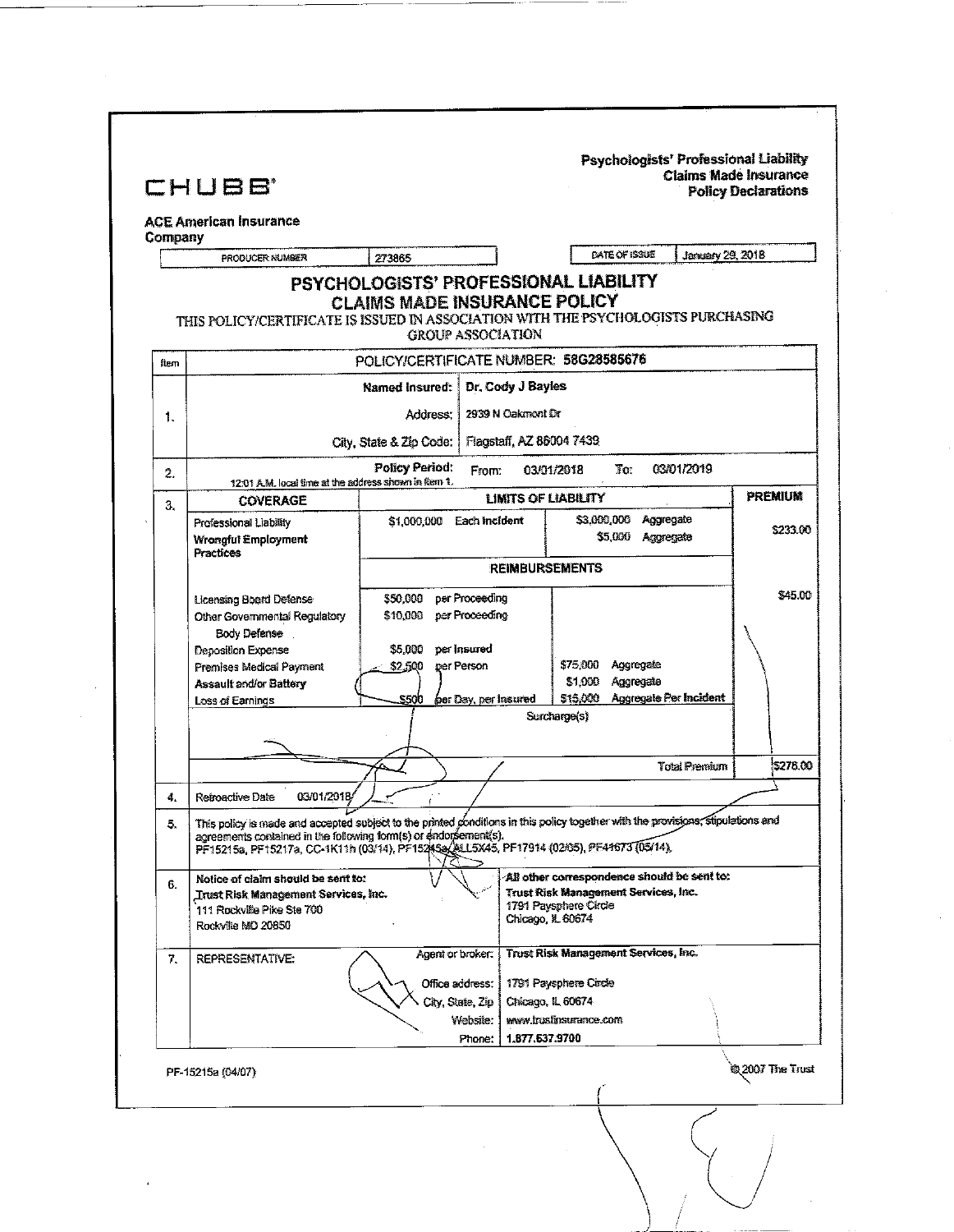Date: 10/25/17 Initials: QTMHHTTP Account Number: AZ CODL 4080 **CERTIFICATE OF INSURANCE** 

> ALLIED WORLD INSURANCE COMPANY C/O: American Professional Agency, Inc. 95 Broadway, Amityville, NY 11701 800-421-6694

This is to certify that the insurance policies specified below have been issued by the company indicated above to the insured named herein and that, subject to their provisions and conditions, such policies afford the coverages indicated insofar as such coverages apply to the occupation or business of the Named Insured(s) as stated.

THIS CERTIFICATE OF INSURANCE NEITHER AFFIRMATIVELY NOR NEGATIVELY AMENDS, EXTENDS OR ALTERS THE COVERAGE(S) AFFORDED BY THE POLICY(IES) LISTED ON THIS CERTIFICATE.

Name and Address of Named Insured:

Additional Named Insureds:

LINZI B CODY 408 N. KENDRICK ST. SUITE 4 FLAGSTAFF AZ 86001

Type of Work Covered: PROFESSIONAL PSYCHOLOGIST Location of Operations: (If different than address listed above)

Claim History: None

Retroactive date is 01/01/2017

| Coverages                         | Policy     | Effective | Expiration | Limits of              |
|-----------------------------------|------------|-----------|------------|------------------------|
|                                   | Number     | Date      | Date       | Liability              |
| PROFESSIONAL/<br><b>LIABILITY</b> | '5013-0881 | 1/01/18   | 1/01/19    | 1,000,000<br>3,000,000 |

NOTICE OF CANCELLATION WILL ONLY BE CIVEN TO THE FIRST NAMED INSURED, WHO SHALL ACT ON BEHALF OF ALL INSUREDS WITH RESPECT TO GIVING OR RECEIVING NOTICE OF CANCELLATION.

Comments: Defense Reimbursement Proceedings Limit is \$25,000.

This Certificate Issued to: LINZI B CODY Name: 408 N. KENDRICK ST. Address: SUITE 4 FLAGSTAFF AZ 86001

Authorized Representative

APA 00138 00 (06/2014)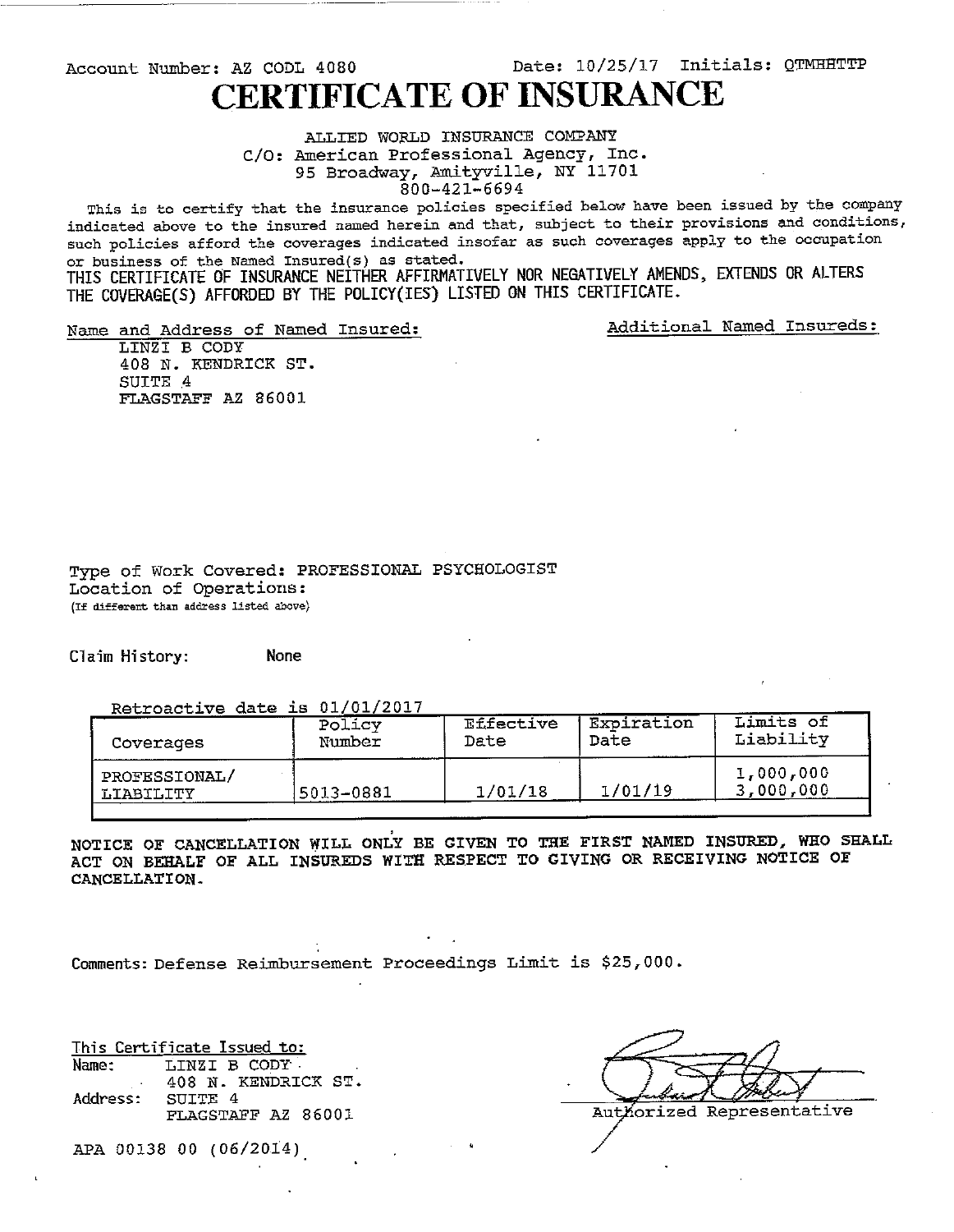| ALLIED WORLD INSURANCE COMPANY<br>23<br>A stock insurance company, incorporated under the laws of New Hampshire<br>1690 New Britain Avenue, Suite 101, Farmington, CT 06032 (1-800-421-6694)<br>CLAIMS-MADE PSYCHOLOGISTS' PROFESSIONAL AND BUSINESS LIABILITY POLICY<br>THIS IS A CLAIMS MADE POLICY - PLEASE READ CAREFULLY *RENEWAL*<br>$8/31/18 - A$<br>NOTICE: A LOWER LIMIT OF LIABILITY APPLIES TO JUDGEMENTS OR SETTLEMENTS WHEN THERE ARE ALLEGATIONS OF SEXUAL MISCONDUCT<br>(SEE THE SPECIAL PROVISION "SEXUAL MISCONDUCT" IN THE POLICY). |                                    |               |                                                        |                                                                                                                                      |      |  |  |  |  |
|-------------------------------------------------------------------------------------------------------------------------------------------------------------------------------------------------------------------------------------------------------------------------------------------------------------------------------------------------------------------------------------------------------------------------------------------------------------------------------------------------------------------------------------------------------|------------------------------------|---------------|--------------------------------------------------------|--------------------------------------------------------------------------------------------------------------------------------------|------|--|--|--|--|
| POLICY NO:<br>POLICY NO: 5010-1465<br>ITEM 1. (a) NAME AND ADDRESS OF INSURED:                                                                                                                                                                                                                                                                                                                                                                                                                                                                        | <b>DECLARATIONS</b><br>ACCOUNT NO: |               | AZ-HOGJ408-0<br>ITEM 1. (b) ADDITIONAL NAMED INSUREDS: | 0401632C                                                                                                                             |      |  |  |  |  |
| JAMES ANDREW HOGG, PH.D.<br>C/O FLAGSTAFF CHILD &<br>FAMILY COUNSELING<br>408 N. KENDRICK ST STE 3<br>FLAGSTAFF, AZ 86001                                                                                                                                                                                                                                                                                                                                                                                                                             |                                    |               |                                                        |                                                                                                                                      |      |  |  |  |  |
| ITEM 2.<br>ADDITIONAL INSUREDS:                                                                                                                                                                                                                                                                                                                                                                                                                                                                                                                       | TYPE OF ORG:                       |               | INDIVIDUAL                                             |                                                                                                                                      |      |  |  |  |  |
| FROM:<br>ITEM 3.<br>POLICY PERIOD:<br>LIMITS OF LIABILITY:<br>ITEM 4.<br>2,000,000<br>PER-CLAIM-INSURING AGREEMENT A.<br>$(a)$ \$<br>PER-CLAIM-INSURING AGREEMENT B.(1) and B.(2) (d) $\$$<br>2,000,000<br>$(b)$ \$                                                                                                                                                                                                                                                                                                                                   | 11/01/18                           |               | TO:<br>$(c)$ \$                                        | 11/01/19<br>12:01 A.M. STANDARD TIME AT THE ADDRESS OF THE INSURED AS STATED HEREIN:<br>4,000,000 AGGREGATE<br>75,000 PER PROCEEDING |      |  |  |  |  |
| ITEM 5.<br>PREMIUM SCHEDULE:<br><b>CLASSIFICATION</b>                                                                                                                                                                                                                                                                                                                                                                                                                                                                                                 |                                    | <b>NUMBER</b> | <b>RATE</b>                                            | ANNUAL PREMIUM                                                                                                                       |      |  |  |  |  |
| 1ST PSYCHOLOGIST<br>DEFENSE LIMIT                                                                                                                                                                                                                                                                                                                                                                                                                                                                                                                     |                                    | 1             | 1494.00                                                | 1,135.00<br>140.00                                                                                                                   | CRED |  |  |  |  |
|                                                                                                                                                                                                                                                                                                                                                                                                                                                                                                                                                       |                                    |               |                                                        |                                                                                                                                      |      |  |  |  |  |
| RETROACTIVE DATE: 11/01/02<br>ITEM 6.<br>ITEM 7.<br>EXTENDED REPORTING PERIOD<br>ADDITIONAL PREMIUM (if exercised):\$<br>POLICY FORMS AND ENDORSEMENTS ATTACHED TO THIS POLICY<br>ITEM 8.                                                                                                                                                                                                                                                                                                                                                             |                                    |               | TOTAL PREMIUM:                                         | 1,162.00<br>2,034.00 SCHEDULED RATING CREDIT INCLUDED                                                                                |      |  |  |  |  |
| APA-PSY 00002 00 (06/14) APA 00127 02 (06/14)                                                                                                                                                                                                                                                                                                                                                                                                                                                                                                         |                                    |               |                                                        |                                                                                                                                      |      |  |  |  |  |
| APA-PSY 00001 00 (06/14)<br>THIS IS NOT A BILL. PREMIUM HAS BEEN PAID.                                                                                                                                                                                                                                                                                                                                                                                                                                                                                |                                    |               |                                                        | AUTHORIZED COMPANY REPRESENTATIVE<br>American Professional Agency * 95 Broadway, Amityville, NY 11701                                |      |  |  |  |  |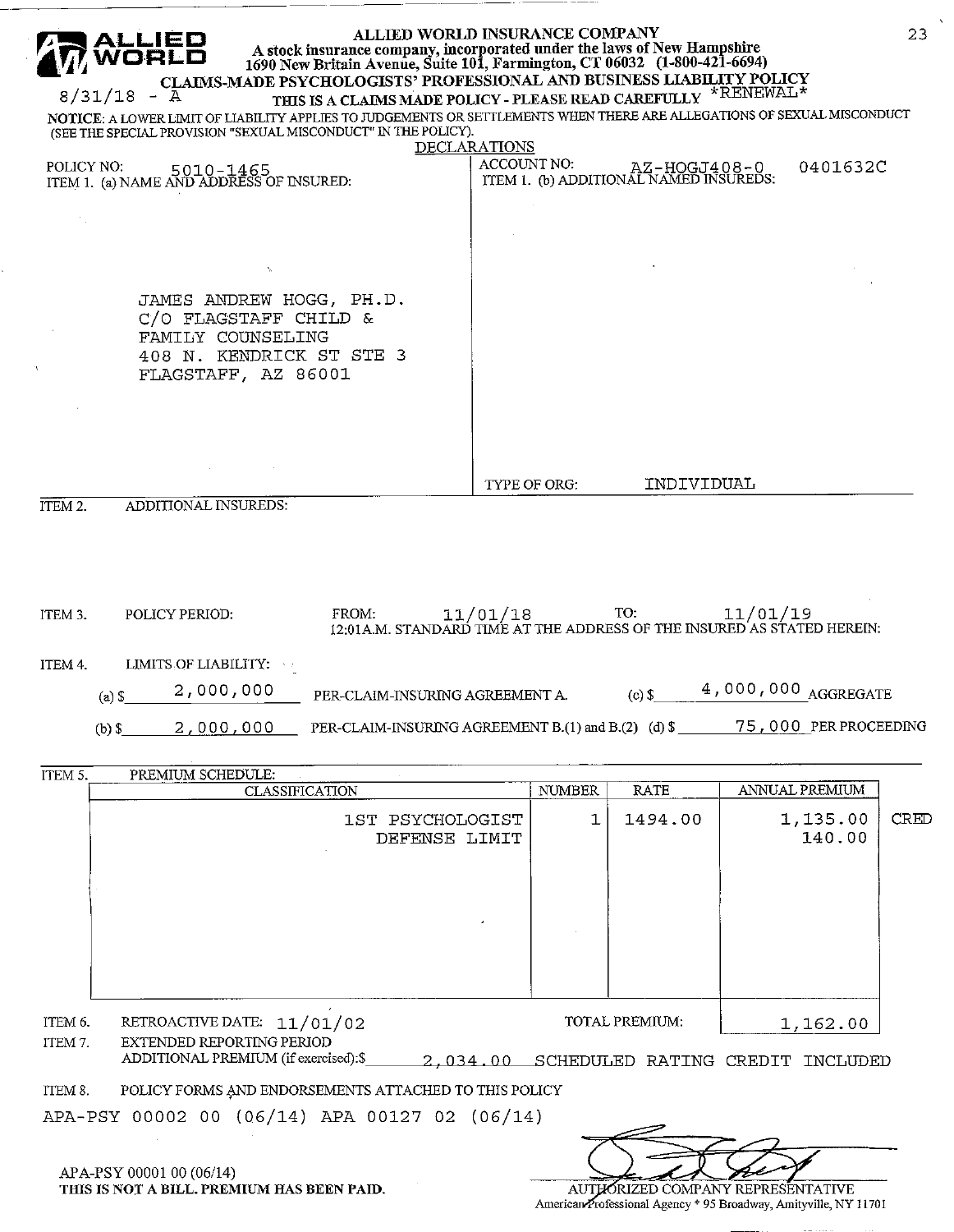# CHUBB<sup>®</sup>

#### Psychologists' Professional Liability **Claims Made Insurance Policy Declarations**

## **ACE American Insurance**

Company

PRODUCER NUMBER

273865

DATE OF ISSUE July 16, 2018

## PSYCHOLOGISTS' PROFESSIONAL LIABILITY **CLAIMS MADE INSURANCE POLICY** NOTICE: THIS IS A CLAIMS MADE POLICY, PLEASE READ THE POLICY CAREFULLY

THIS POLICY/CERTIFICATE IS ISSUED IN ASSOCIATION WITH THE PSYCHOLOGISTS PURCHASING

**GROUP ASSOCIATION** 

| Item | POLICY/CERTIFICATE NUMBER: 58G28431806                                                                                                                                          |                         |                                                                                                                                   |                     |                            |                                             |                |  |  |
|------|---------------------------------------------------------------------------------------------------------------------------------------------------------------------------------|-------------------------|-----------------------------------------------------------------------------------------------------------------------------------|---------------------|----------------------------|---------------------------------------------|----------------|--|--|
|      |                                                                                                                                                                                 | Named Insured:          |                                                                                                                                   | Dr. Daniel Phillips |                            |                                             |                |  |  |
| 1.   |                                                                                                                                                                                 | Address:                | 4085 S Holland Rd                                                                                                                 |                     |                            |                                             |                |  |  |
|      |                                                                                                                                                                                 | City, State & Zip Code: |                                                                                                                                   |                     | Flagstaff, AZ 86005 8924   |                                             |                |  |  |
| 2.   | 12:01 A.M. local time at the address shown in Item 1.                                                                                                                           | <b>Policy Period:</b>   | From:                                                                                                                             |                     | 08/22/2018                 | 08/22/2019<br>To:                           |                |  |  |
| 3.   | <b>COVERAGE</b>                                                                                                                                                                 |                         |                                                                                                                                   |                     | <b>LIMITS OF LIABILITY</b> |                                             | <b>PREMIUM</b> |  |  |
|      | Professional Liability<br><b>Wrongful Employment</b><br><b>Practices</b>                                                                                                        | \$1,000,000             | Each Incident                                                                                                                     |                     | \$1,000,000                | Aggregate<br>\$5,000<br>Aggregate           | \$811.00       |  |  |
|      |                                                                                                                                                                                 |                         |                                                                                                                                   |                     | <b>REIMBURSEMENTS</b>      |                                             |                |  |  |
|      | Licensing Board Defense<br>Other Governmental Regulatory<br>Body Defense                                                                                                        | \$75,000<br>\$12,500    | per Proceeding<br>per Proceeding                                                                                                  |                     |                            |                                             | \$60.00        |  |  |
|      | Deposition Expense                                                                                                                                                              | \$5,000                 | per Insured                                                                                                                       |                     |                            |                                             |                |  |  |
|      | Premises Medical Payment<br><b>Assault and/or Battery</b>                                                                                                                       | \$2,500                 | per Person                                                                                                                        |                     | \$75,000<br>\$1,000        | Aggregate<br>Aggregate                      |                |  |  |
|      | Loss of Earnings                                                                                                                                                                | \$500                   | per Day, per Insured                                                                                                              |                     | \$15,000                   | Aggregate Per Incident                      |                |  |  |
|      |                                                                                                                                                                                 |                         |                                                                                                                                   | Surcharge(s)        |                            |                                             |                |  |  |
|      |                                                                                                                                                                                 |                         |                                                                                                                                   |                     |                            |                                             |                |  |  |
|      |                                                                                                                                                                                 |                         |                                                                                                                                   |                     |                            | <b>Total Premium</b>                        | \$871.00       |  |  |
| 4.   | 08/22/2016<br>Retroactive Date                                                                                                                                                  |                         |                                                                                                                                   |                     |                            |                                             |                |  |  |
| 5.   | This policy is made and accepted subject to the printed conditions in this policy together with the provisions, stipulations and                                                |                         |                                                                                                                                   |                     |                            |                                             |                |  |  |
|      | agreements contained in the following form(s) or endorsement(s).<br>PF15215a, PF33748, PF15217a (05/07), CC-1K11i (02/18), PF15245a, ALL5X45, PF17914 (02/05), PF41673 (05/14), |                         |                                                                                                                                   |                     |                            |                                             |                |  |  |
| 6.   | Notice of claim should be sent to:<br>Trust Risk Management Services, Inc.<br>111 Rockville Pike Ste 700<br>Rockville MD 20850                                                  |                         | All other correspondence should be sent to:<br>Trust Risk Management Services, Inc.<br>1791 Paysphere Circle<br>Chicago, IL 60674 |                     |                            |                                             |                |  |  |
| 7.   | <b>REPRESENTATIVE:</b>                                                                                                                                                          | Agent or broker:        |                                                                                                                                   |                     |                            | <b>Trust Risk Management Services, Inc.</b> |                |  |  |
|      |                                                                                                                                                                                 | Office address:         |                                                                                                                                   |                     | 1791 Paysphere Circle      |                                             |                |  |  |
|      |                                                                                                                                                                                 | City, State, Zip        |                                                                                                                                   |                     | Chicago, IL 60674          |                                             |                |  |  |
|      |                                                                                                                                                                                 |                         | Website:                                                                                                                          |                     | www.trustinsurance.com     |                                             |                |  |  |
|      | 1.877.637.9700<br>Phone:                                                                                                                                                        |                         |                                                                                                                                   |                     |                            |                                             |                |  |  |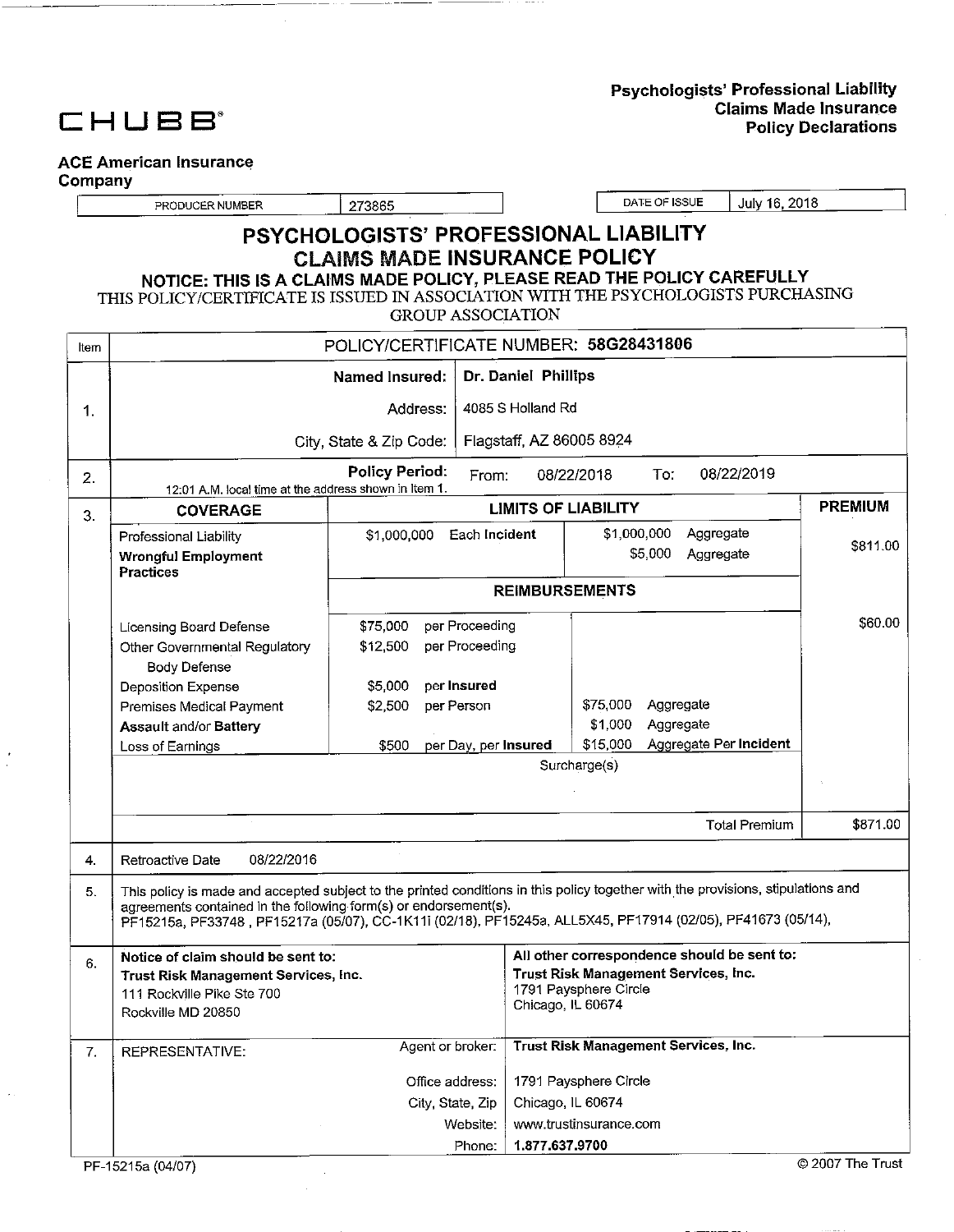Psychologists' Professional Liability **Claims Made Insurance Policy Declarations** 



### **ACE American Insurance**

#### Company

PRODUCER NUMBER

273865

DATE OF ISSUE August 14, 2018

## PSYCHOLOGISTS' PROFESSIONAL LIABILITY **CLAIMS MADE INSURANCE POLICY**

NOTICE: THIS IS A CLAIMS MADE POLICY, PLEASE READ THE POLICY CAREFULLY<br>THIS POLICY/CERTIFICATE IS ISSUED IN ASSOCIATION WITH THE PSYCHOLOGISTS PURCHASING

**GROUP ASSOCIATION** 

| ltem         | POLICY/CERTIFICATE NUMBER: 58G26122892                                                                                           |                         |                      |                                            |                            |           |                                             |                  |
|--------------|----------------------------------------------------------------------------------------------------------------------------------|-------------------------|----------------------|--------------------------------------------|----------------------------|-----------|---------------------------------------------|------------------|
|              |                                                                                                                                  | Named Insured:          |                      | Dr. Lauren M Canniff                       |                            |           |                                             |                  |
| 1.           |                                                                                                                                  | Address:                | 4077 S Holland Rd    |                                            |                            |           |                                             |                  |
|              |                                                                                                                                  | City, State & Zip Code: |                      |                                            | Flagstaff, AZ 86005 8924   |           |                                             |                  |
| 2.           | Policy Period:<br>08/21/2019<br>To:<br>08/21/2018<br>From:<br>12:01 A.M. local time at the address shown in Item 1.              |                         |                      |                                            |                            |           |                                             |                  |
| З.           | <b>COVERAGE</b>                                                                                                                  |                         |                      |                                            | <b>LIMITS OF LIABILITY</b> |           |                                             | <b>PREMIUM</b>   |
|              | Professional Liability                                                                                                           | \$1,000,000             | Each Incident        |                                            | \$3,000,000                |           | Aggregate                                   |                  |
|              | Wrongful Employment<br>Practices                                                                                                 |                         |                      |                                            |                            | \$5,000   | Aggregate                                   | \$1,190.00       |
|              |                                                                                                                                  |                         |                      |                                            | <b>REIMBURSEMENTS</b>      |           |                                             |                  |
|              | Licensing Board Defense                                                                                                          | \$50,000                | per Proceeding       |                                            |                            |           |                                             | \$45.00          |
|              | Other Governmental Regulatory                                                                                                    | \$10,000                | per Proceeding       |                                            |                            |           |                                             |                  |
|              | <b>Body Defense</b>                                                                                                              |                         |                      |                                            |                            |           |                                             |                  |
|              | Deposition Expense                                                                                                               | \$5,000                 | per Insured          |                                            |                            |           |                                             |                  |
|              | Premises Medical Payment                                                                                                         | \$2,500                 | per Person           |                                            | \$75,000                   | Aggregate |                                             |                  |
|              | Assault and/or Battery                                                                                                           |                         |                      |                                            | \$1,000                    | Aggregate |                                             |                  |
|              | Loss of Earnings                                                                                                                 | 5500                    | per Day, per Insured |                                            | \$15,000                   |           | Aggregate Per Incident                      |                  |
|              |                                                                                                                                  |                         |                      |                                            | Surcharge(s)               |           |                                             |                  |
|              |                                                                                                                                  |                         |                      |                                            |                            |           |                                             |                  |
|              |                                                                                                                                  |                         |                      |                                            |                            |           | <b>Total Premium</b>                        | \$1,235.00       |
| 4.           | Retroactive Date<br>08/21/2012                                                                                                   |                         |                      |                                            |                            |           |                                             |                  |
| 5.           | This policy is made and accepted subject to the printed conditions in this policy together with the provisions, stipulations and |                         |                      |                                            |                            |           |                                             |                  |
|              | agreements contained in the following form(s) or endorsement(s).                                                                 |                         |                      |                                            |                            |           |                                             |                  |
|              | PF15215a, PF33748, PF15217a (05/07), CC-1K11i (02/18), PF15245a, ALL5X45, PF17914 (02/05), PF41673 (05/14),                      |                         |                      |                                            |                            |           |                                             |                  |
|              | Notice of claim should be sent to:                                                                                               |                         |                      |                                            |                            |           | All other correspondence should be sent to: |                  |
| 6:           | Trust Risk Management Services, Inc.<br>Trust Risk Management Services, Inc.                                                     |                         |                      |                                            |                            |           |                                             |                  |
|              | 111 Rockville Pike Ste 700                                                                                                       |                         |                      | 1791 Paysphere Circle<br>Chicago, IL 60674 |                            |           |                                             |                  |
|              | Rockville MD 20850                                                                                                               |                         |                      |                                            |                            |           |                                             |                  |
| $\mathbf{7}$ | Trust Risk Management Services, Inc.<br>Agent or broker:<br>REPRESENTATIVE:                                                      |                         |                      |                                            |                            |           |                                             |                  |
|              |                                                                                                                                  |                         |                      |                                            |                            |           |                                             |                  |
|              |                                                                                                                                  | Office address:         |                      |                                            | 1791 Paysphere Circle      |           |                                             |                  |
|              |                                                                                                                                  | City, State, Zip        | Website:             | Chicago, IL 60674                          | www.trustinsurance.com     |           |                                             |                  |
|              |                                                                                                                                  |                         | Phone:               | 1.877.637.9700                             |                            |           |                                             |                  |
|              | PF-15215a (04/07)                                                                                                                |                         |                      |                                            |                            |           |                                             | © 2007 The Trust |